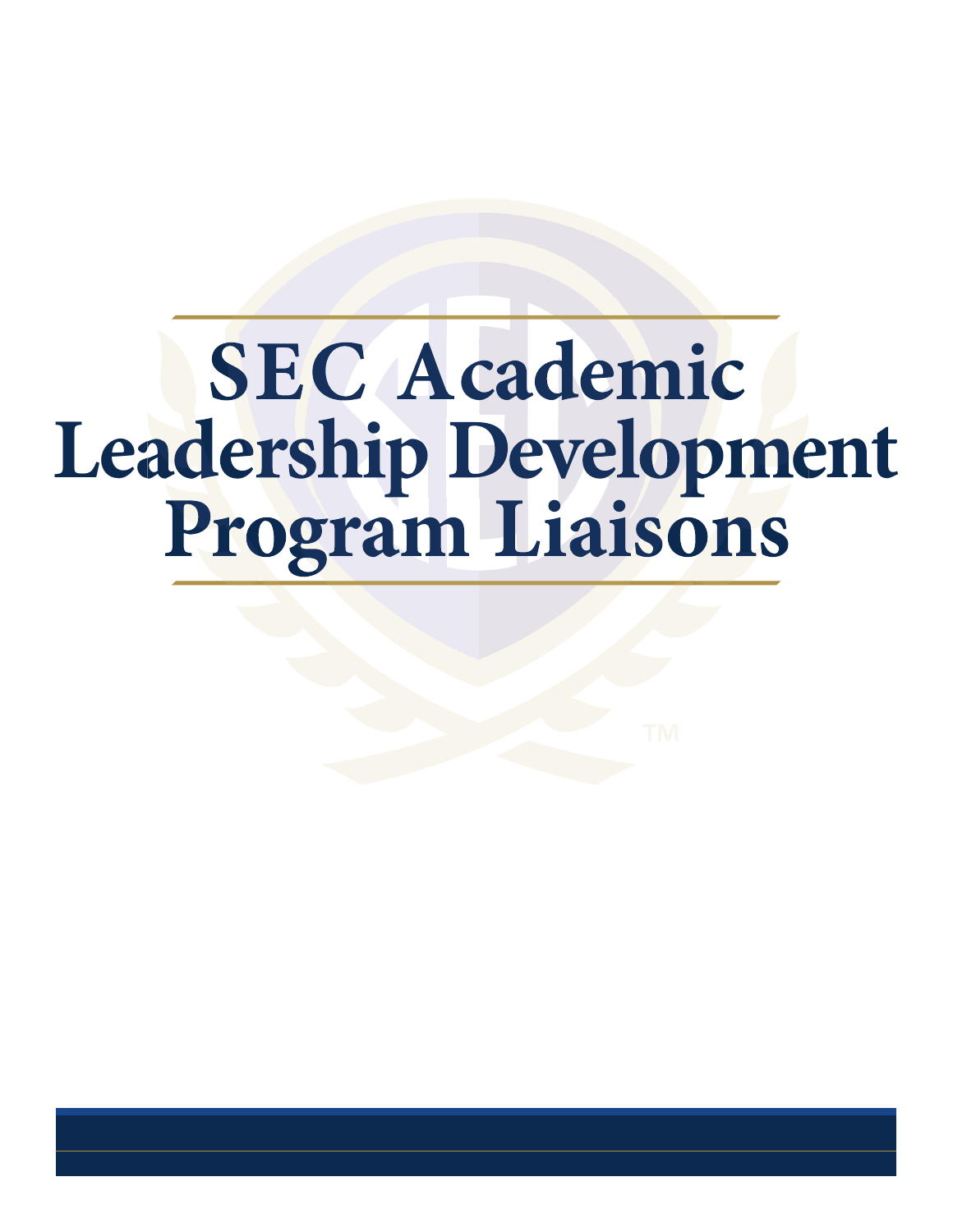### **University of Alabama - Liaison**



### **Patricia (Patty) Sobecky**

Associate Provost for Academic Affairs 254 Rose Administration Building Tuscaloosa, AL 35487 (205) 348-4890 **psobecky@ua.edu**

Dr. Patricia (Patty) Sobecky is Associate Provost for Academic Affairs and a Professor of Biological Sciences at the University of Alabama. Previous administrative roles include serving as Chair of the Department of Biological Sciences and as the founding Executive Director of the University of Alabama Water Institute. She is an AAAS Fellow, was selected as a Jefferson Science Fellow and has authored more than 65 scientific publications. Dr. Sobecky was editor of the international journal *FEMS Microbiology Ecology* and chief scientist for oceanographic research cruises in the Gulf of Mexico.

Dr. Sobecky earned a Ph.D. in Microbiology from the University of Georgia in 1993, and from 1993 to 1997, she was a postdoctoral fellow in the Center for Molecular Genetics at the University of California, San Diego. Her research interests are in the area of environmental microbiology, applying microbial processes to address societal issues related to water and soil quality. She was on faculty at the Georgia Institute of Technology and came to Alabama in 2009. She was an SEC ALDP fellow in the 2012-13 cohort.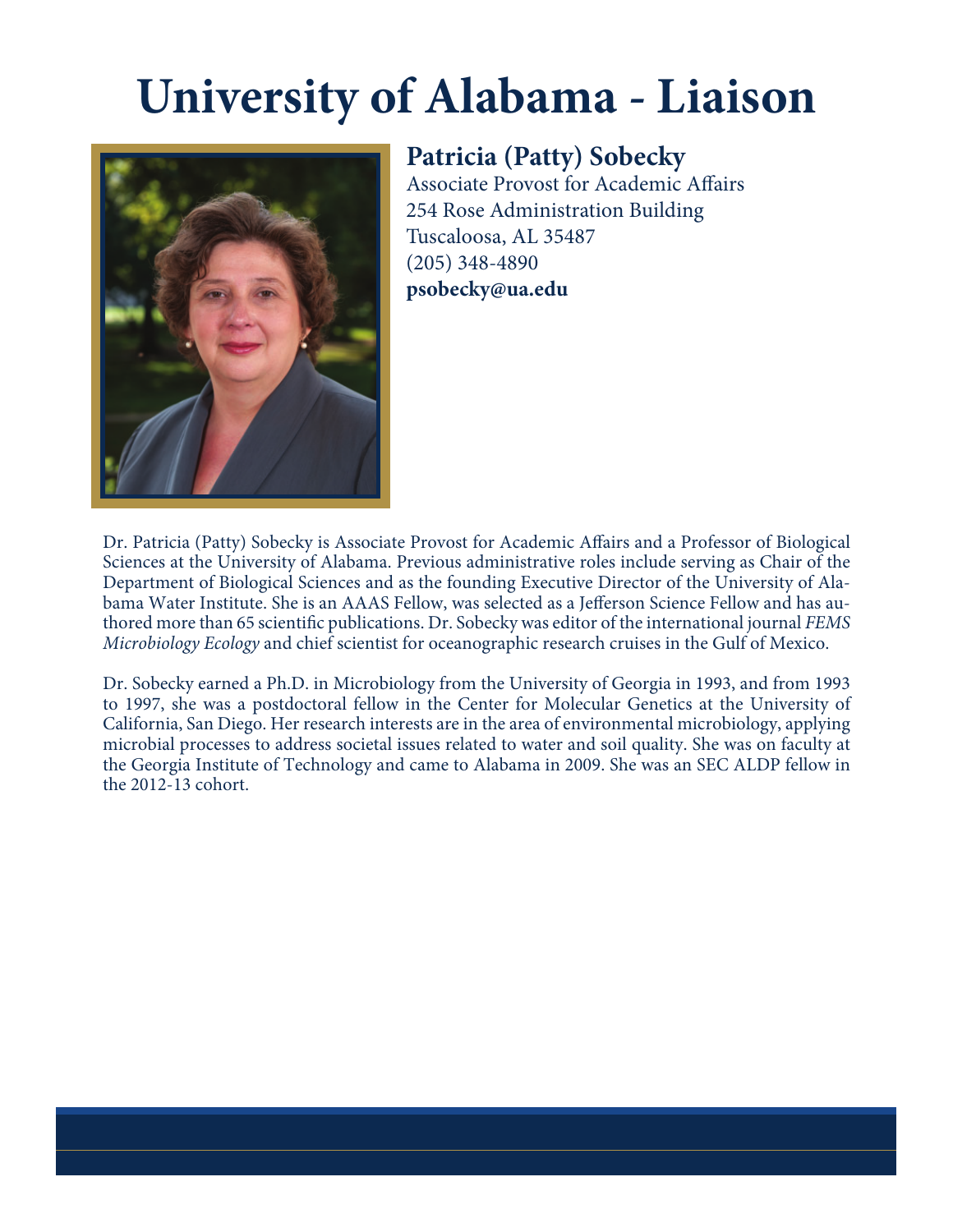### **University of Arkansas - Liaison**



### **Kathryn (Kathy) Sloan**

Vice Provost for Faculty Affairs 422 Administration Building Fayetteville, AR 72701 (479) 575-2152 **ksloan@uark.edu**

Dr. Kathryn (Kathy) Sloan is Vice Provost for Faculty Affairs and Professor of History at the University of Arkansas. Dr. Sloan has served in many capacities, including as Associate Dean in the J. William Fulbright College of Arts and Sciences, as chair of the Department of History, and as Director of Graduate Studies and Associate Chair in the department. She was instrumental in launching the IDEALS (Inclusion, Diversity, Equity, Access, Leadership Development & Strategic Supports) Institute on the Arkansas campus and helped develop the Arkansas Humanities Center. She was awarded the Chancellor's Innovation & Collaboration Grant in 2018.

Dr. Sloan is the author of three books on Latin American history, most recently *Suicide and the Social Imaginary in Modern Mexico*. She has been awarded the Arnold Hirsch Award for Best Scholarly Article in Urban History by the Urban History Association, and serves as a reviewer for the U.S. Department of Education's Fulbright and area studies fellowships. Dr. Sloan received the 2012 Fulbright College Outstanding Advisor Award and the 2011 John E. King Award for Outstanding Service. Dr. Sloan was an SEC ALDP fellow in the 2014-15 cohort.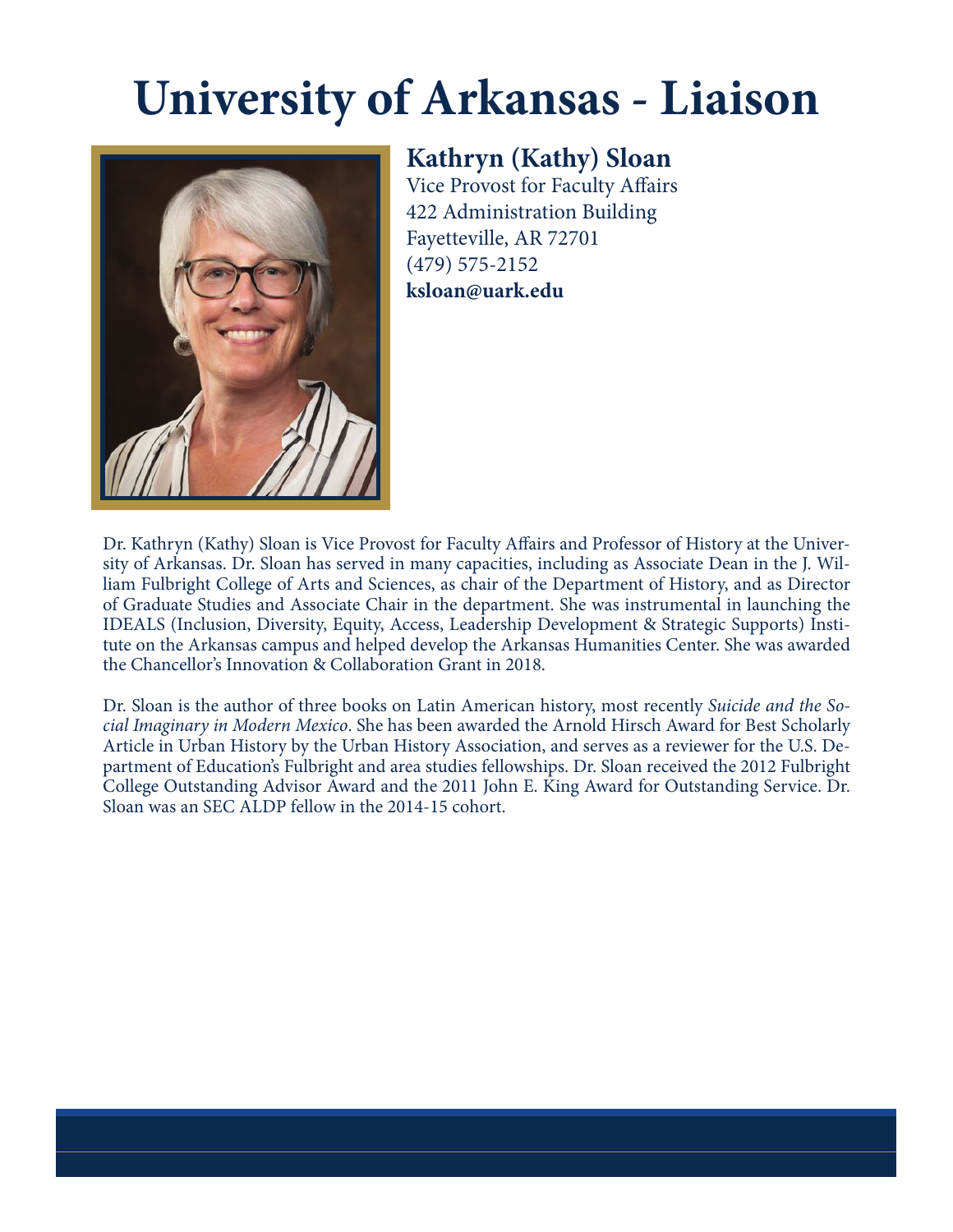### **Auburn University - Liaison**



### **Andrew (Andy) Gillespie**

Assistant Provost for International Programs 227 Foy Hall Auburn, AL 36849 (334) 844-5009 **arg0014@auburn.edu**

Dr. Andrew (Andy) Gillespie is Assistant Provost for International Programs at Auburn University and serves as the Senior International Officer, overseeing programs in international student and scholars services, study abroad, internationalizing the curriculum, international alumni, international student insurance, instruction in non-traditional languages, strategic partnerships overseas, and internationalizing recruitment, development, research and outreach. His additional responsibilities include international alumni development, international student recruiting and admissions, development of international campuses and on-campus curriculum internationalization. Dr. Gillespie is also a Professor of Natural Resources in the School of Forestry and Wildlife Sciences. He received a joint B.S. from the SUNY College of Environmental Science and Forestry and Syracuse University, an M.S. from the University of New Hampshire, and his Ph.D. from Purdue University.

Dr. Gillespie came to Auburn in 2010, after 20 years at Purdue University on the faculty in the College of Agriculture and in academic administration, overseeing international programming and strategic planning as associate dean. A Fulbright Scholar, Dr. Gillespie was trained as a soil chemist and plant physiologist, and his research is in food and fiber production systems of indigenous peoples and their relation to temperate and tropical production systems in developed countries.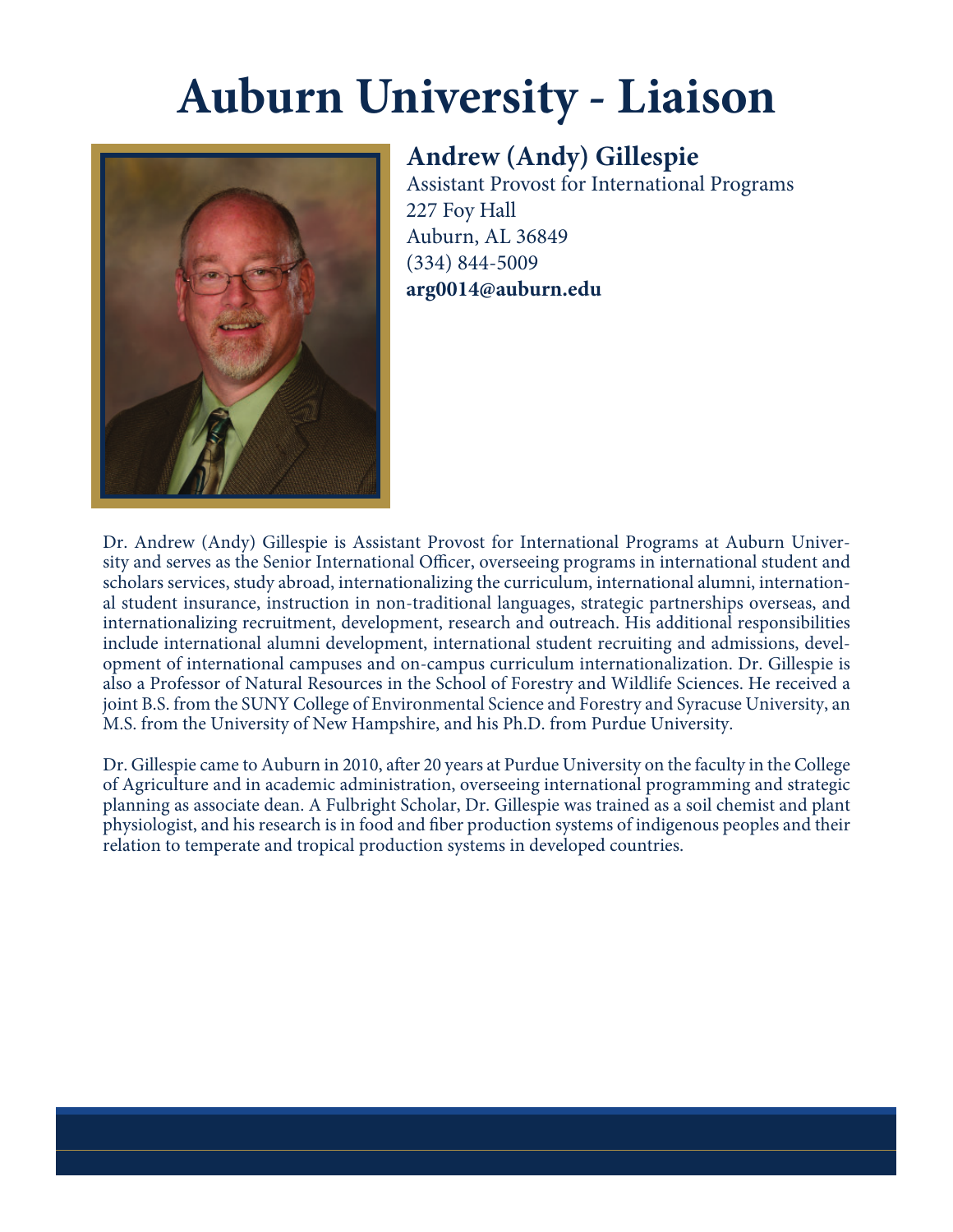# **University of Florida - Liaison**



#### **Chris J. Hass**

Associate Provost for Academic and Faculty Affairs PO Box 113175 Gainesville, FL 32611 (352) 392-4792 **cjhass@aa.ufl .edu**

Dr. Chris J. Hass is Associate Provost for Academic and Faculty Affairs at the University of Florida. In this role, he serves as a member of the provost's administrative team, managing the tenure and promotion process, providing leadership for university-level faculty development efforts, managing faculty personnel issues, including policy and processes, and serving as the Office of the Provost's representative for university governance.

Dr. Hass is a graduate of the University of Florida, and before returning to UF he held academic positions at Columbia University and the Georgia Institute of Technology. He is a Professor in the Department of Applied Physiology and Kinesiology and faculty within the Fixel Center for Neurological Diseases. He is a Fellow of the National Academy of Kinesiology, the American College of Sports Medicine, and the American Society of Biomechanics. Dr. Hass has authored more than 150 peer reviewed publications. He has held leadership positions in the American Society of Biomechanics and the American College of Sports Medicine.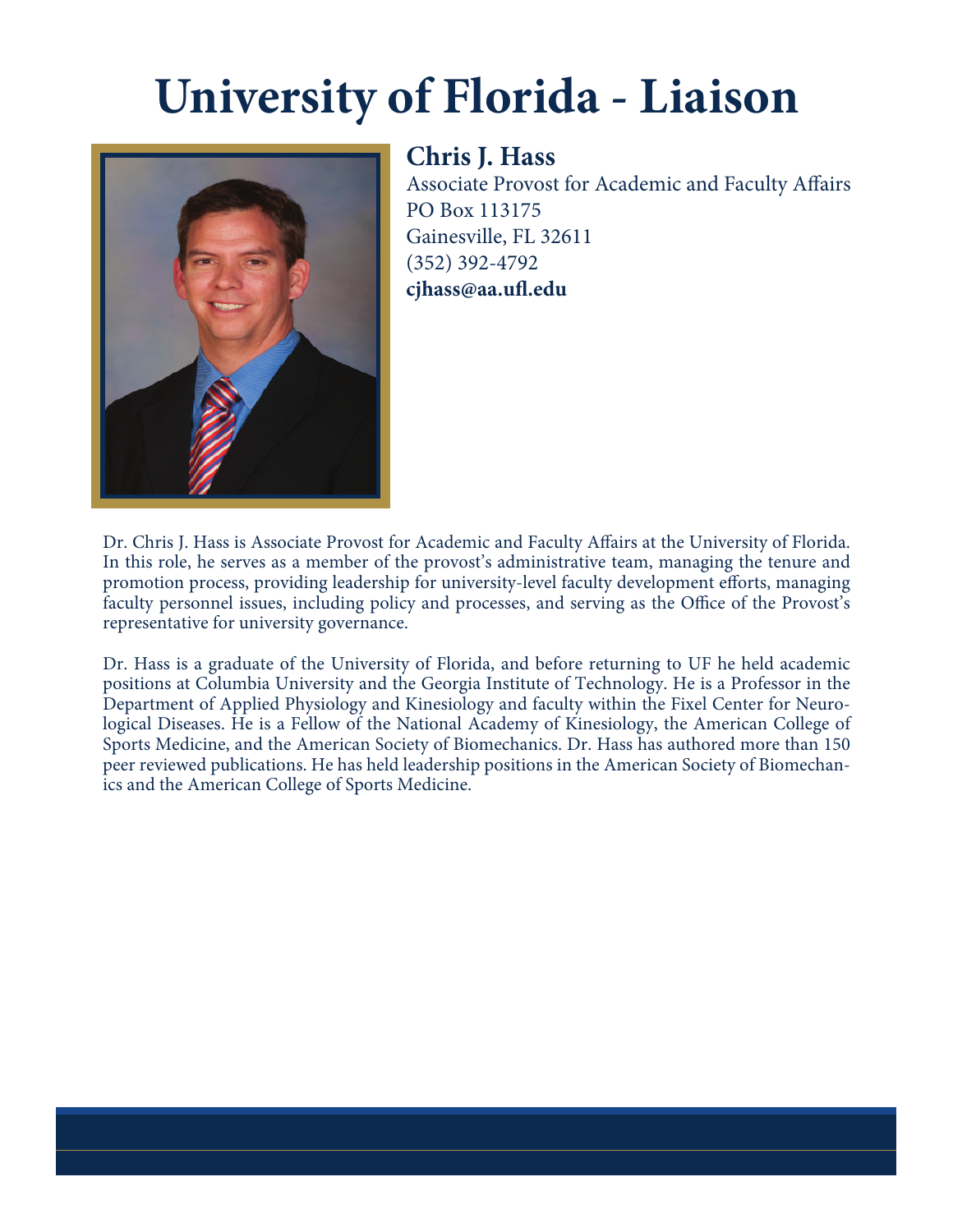### **University of Georgia - Liaison**



### **Sarah F. Covert**

Interim Associate Provost for Academic Programs 203 Administration Building Athens, GA 30602 (706) 542-0415 **covert@uga.edu**

Dr. Sarah F. Covert is Interim Associate Provost for Academic Programs at the University of Georgia. In this role, she oversees faculty recognition awards originating in the Provost's Office and works with campus units on lecture series and visiting speakers. In addition, she oversees other leadership programs such as the Women's Leadership Fellows Program and Current Administrators Training. Dr. Covert has served in a number of leadership roles at UGA, most recently as Associate Provost for Faculty Affairs for five years, and she was a faculty member in the Warnell School of Forestry and Natural Resources for nearly 30 years.

Dr. Covert came to UGA in 1993 after completing a National Science Foundation postdoctoral fellowship at the University of Arizona. She garnered nearly \$6 million in external funding for her research on economically and ecologically significant fungal pathogens. Her journal articles have been cited more than 7,400 times, and she holds a patent for transgenic plants that have a high tolerance to drought and extreme light conditions. Dr. Covert was an SEC ALDP fellow in the 2013-14 cohort.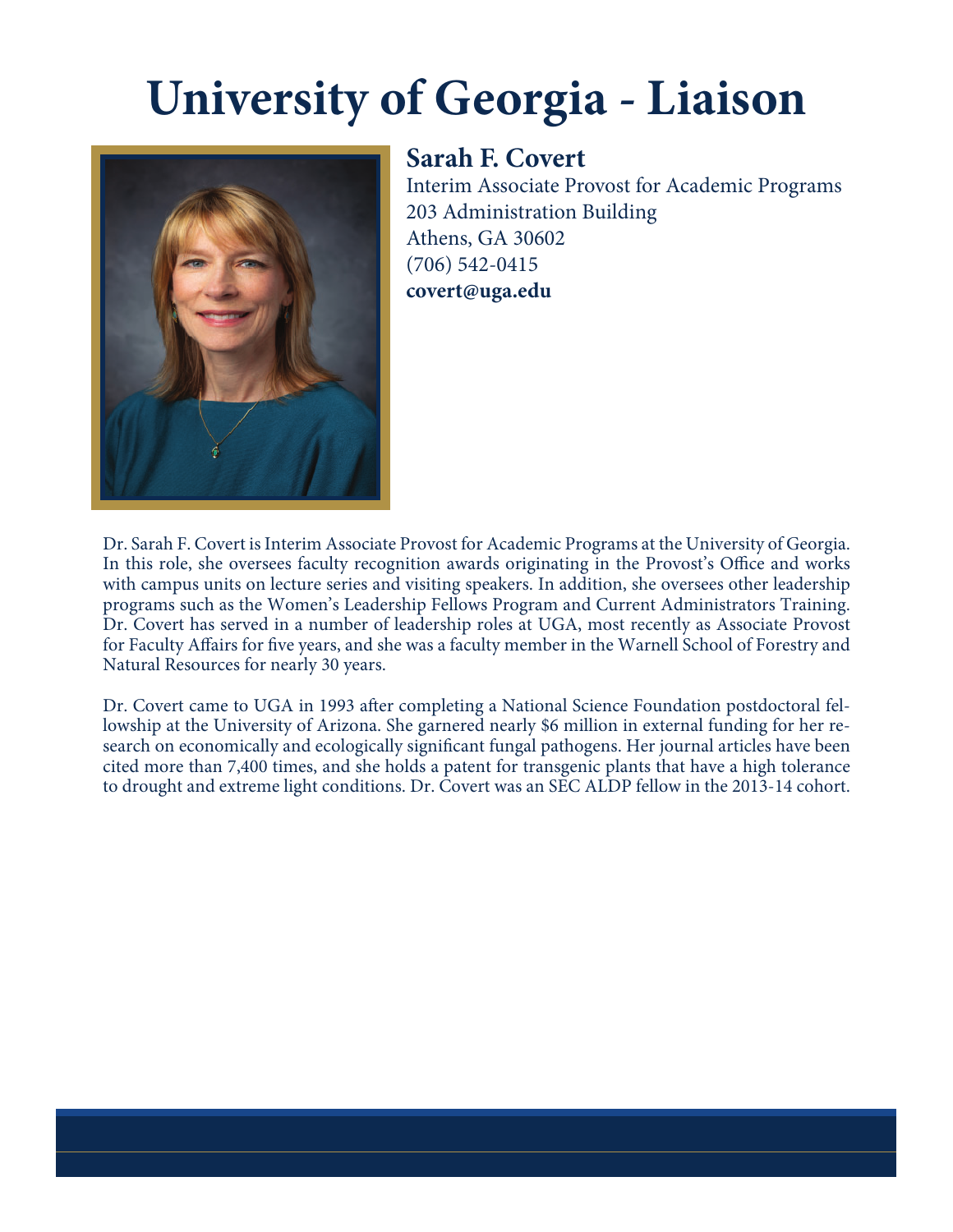# **University of Kentucky - Liaison**



#### **G.T. Lineberry**

Associate Provost for Faculty Advancement 226 Mandrell Hall Lexington, KY 40506 (859) 323-6589 **gt.lineberry@uky.edu**

Dr. G.T. Lineberry is Associate Provost for Faculty Advancement and Professor of Mining Engineering at the University of Kentucky. As associate provost he is responsible for all matters relating to the full span of the career of UK faculty members. He has been on the mining engineering faculty at Kentucky for more than 35 years after earning and a Ph.D. in Mining Engineering from West Virginia University in 1982.

In his career Dr. Lineberry has worked internships, a summer appointment, and a sabbatical with Consol, the Army Research Institute, and the former U.S. Bureau of Mines, respectively. His research interests are in engineering education, mine excavating and bulk materials handling, and occupational health and safety. He has authored or co-authored approximately 70 journal articles, conference papers, books, book chapters, and government documents and has given more than 140 conference presentations, seminars and invited lectures.

Dr. Lineberry received the Stefanko Best Paper Award (Society for Mining, Metallurgy & Exploration, Coal Division), the Pittsburgh Coal Mining Institute of America Educational Excellence Award, a Life Member of SME, was instrumental in establishing the cooperative engineering programs in Paducah, Kentucky, and the joint engineering programs in Bowling Green, Kentucky and he is a three-time winner of the UK Departmental Tau Beta Pi Outstanding Teacher award, most recently in 2013. He is the founder of Mu Nu Gamma, an honorary society for mining engineering students.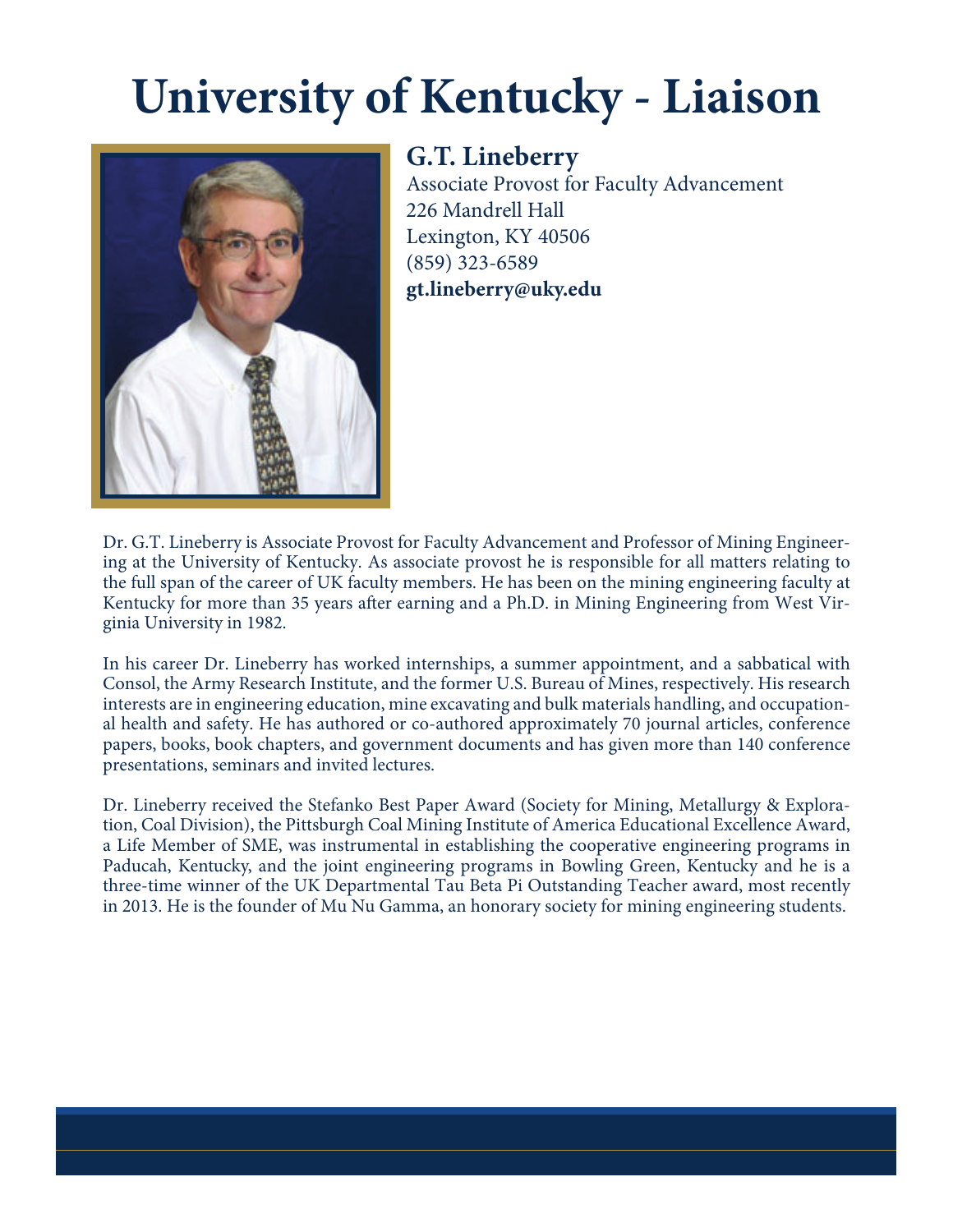# **Louisiana State University - Liaison**



**Jason Hicks** Provost's Fellow 156 Thomas Boyd Hall Baton Rouge, LA 70803 (225) 578-7662 **jhicks@lsu.edu** 

Dr. Jason Hicks is a Provost's Fellow in the Office of Academic Affairs at Louisiana State University where his responsibilities include administering academic policy relevant to personnel actions, professional development of faculty and administrators, university promotion and tenure processes and implementation of faculty activity software.

He was previously Associate Dean in the College of Humanities and Social Sciences, managing personnel matters for faculty and staff such as promotion and tenure, sabbatical applications, faculty and staff development programs, and consulting with department chairs and program directors on academic policy. Dr. Hicks has other administrative appointments that include serving as Chair of the Psychology Department, overseeing both the graduate and the undergraduate psychology degree programs and being the respective director of these programs.

Dr. Hicks earned his Ph.D. in Cognitive/Experimental Psychology from the University of Georgia, and he has regularly published articles or book chapters in outlets such as *Memory & Cognition*, *Journal of Experimental Psychology: Learning, Memory, and Cognition* and the *Journal of Memory and Language*. He is a fellow of the American Psychological Association, a member of the Association for Psychological Science and a fellow of the Psychonomic Society. Dr. Hicks was also an SEC ALDP fellow in the 2015-16 cohort.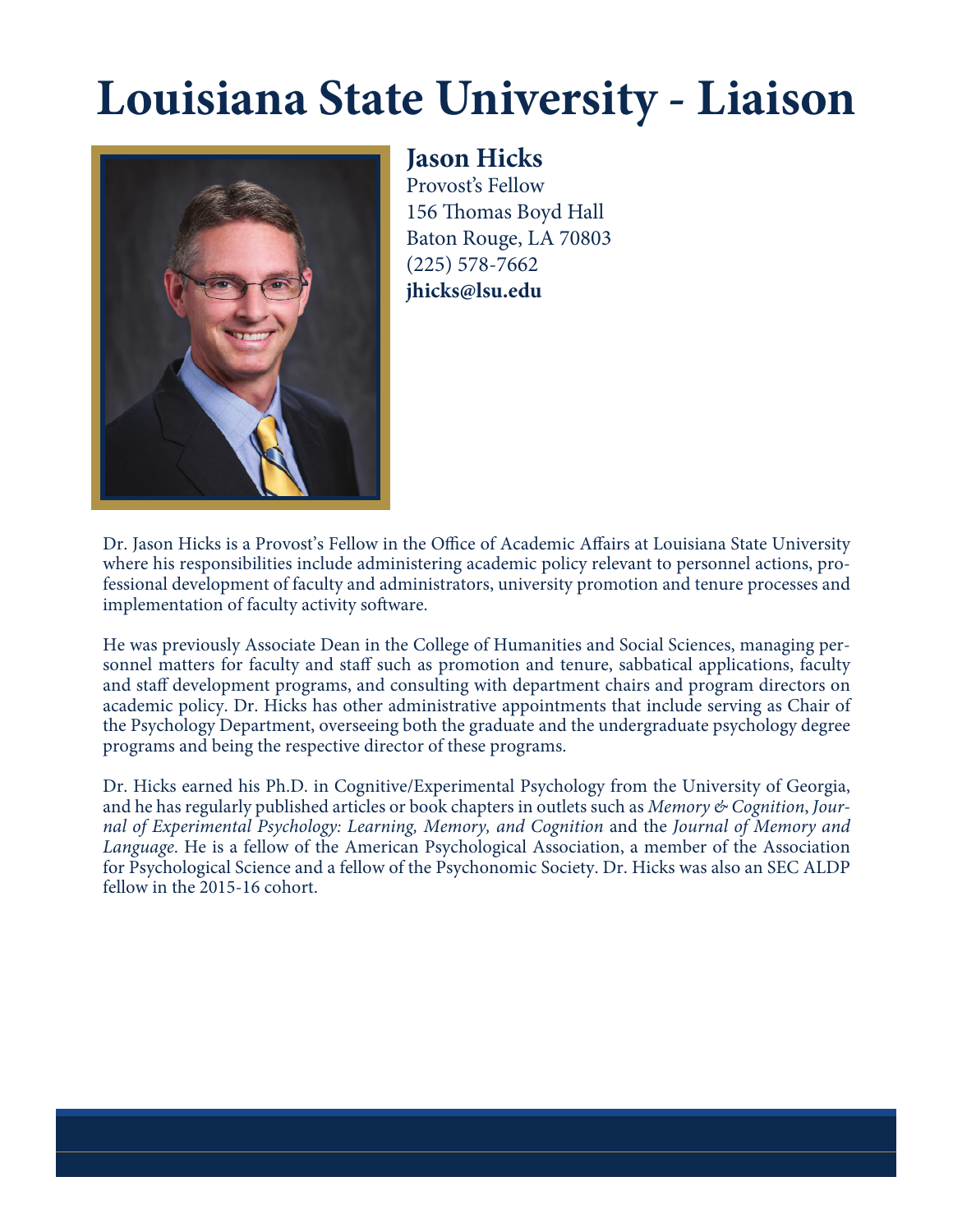# **University of Mississippi - Liaison**



### **Virginia (Ginny) Rougon Chavis**

Acting Associate Provost 150 Lyceum University, MS 38677 (662) 915-1198 **vlrougon@olemiss.edu**

Virginia (Ginny) Rougon Chavis is Acting Associate Provost and a Professor of Art at the University of Mississippi. In the provost's office, she assists with an array of administrative matters related to the academic budget, classroom space, student retention and human resources. She is also a part of the Sally McDonald Barksdale Honors College where she serves on the Admissions Committee, Scholarship Committee, and is a member of the Honors Council. Previously, she served as Chair of the Department of Art and History for seven years.

Chavis earned her M.F.A. in Graphic Design from the Savannah College of Art & Design, and she is a designer, artist and educator with years of experience teaching graphic design, letterpress and the creative process. She presents her letterpress and mixed-media works nationally and internationally, as well as working with clients who commission for design work. She has been awarded several grants, exhibitions, workshops and was an Artist in Residence in Marnay-sur-Seine, France. Chavis was named the university's Faculty Advisor of the Year and the NACADA Southeast Regional Faculty Advisor of the Year. Chavis was also an SEC ALDP fellow in the 2014-15 cohort.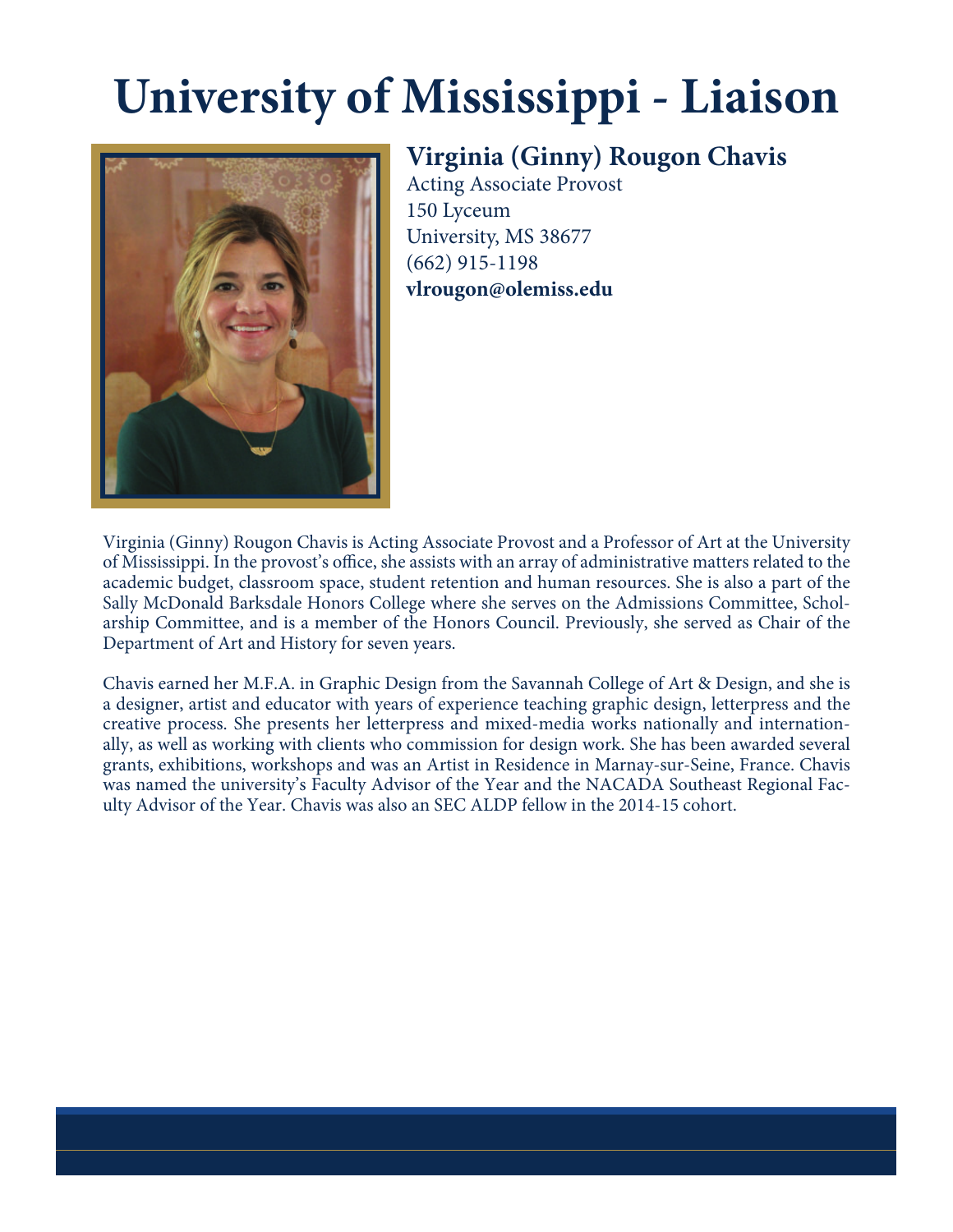# **Mississippi State University - Liaison**



#### **Peter L. Ryan**

Executive Vice Provost & Dean of the Graduate School 262 Lee Hall Post Office Box BQ Mississippi State, MS 39762 (662) 325-0730 **ryan@provost.msstate.edu**

Dr. Peter L. Ryan is Executive Vice Provost at Mississippi State University where his responsibilities include management of international academic agreements and study abroad policies, coordination of the self-study review process for academic departments and supervision of new faculty development. Dr. Ryan earned his Ph.D. from the Ontario Veterinary College, University of Guelph, Canada, and he is also Dean of the Graduate School.

Dr. Ryan is a Professor in the Departments of Animal and Dairy Sciences and Pathology and Population Medicine. He has served as Coordinator of the Animal Physiology Graduate Program since 2000. His research is in the area of reproductive physiology with a major focus on uterine pathogenesis and pre-term delivery using domestic animals as models for the human condition. His research has been supported by the National Institutes of Health, National Science Foundation, U.S. Department of Agriculture and other public and private sources.

Dr. Ryan is co-Director of the Facilities for Organismal and Cellular Imaging that utilizes bioluminescent, fluorescent, ultrasound and digital thermal imaging technologies to investigate physiological events in living systems. In August 2009, he joined the Office of the Provost as the Associate Vice President Intern for Academic Affairs and was appointed Interim Associate Provost in April 2010.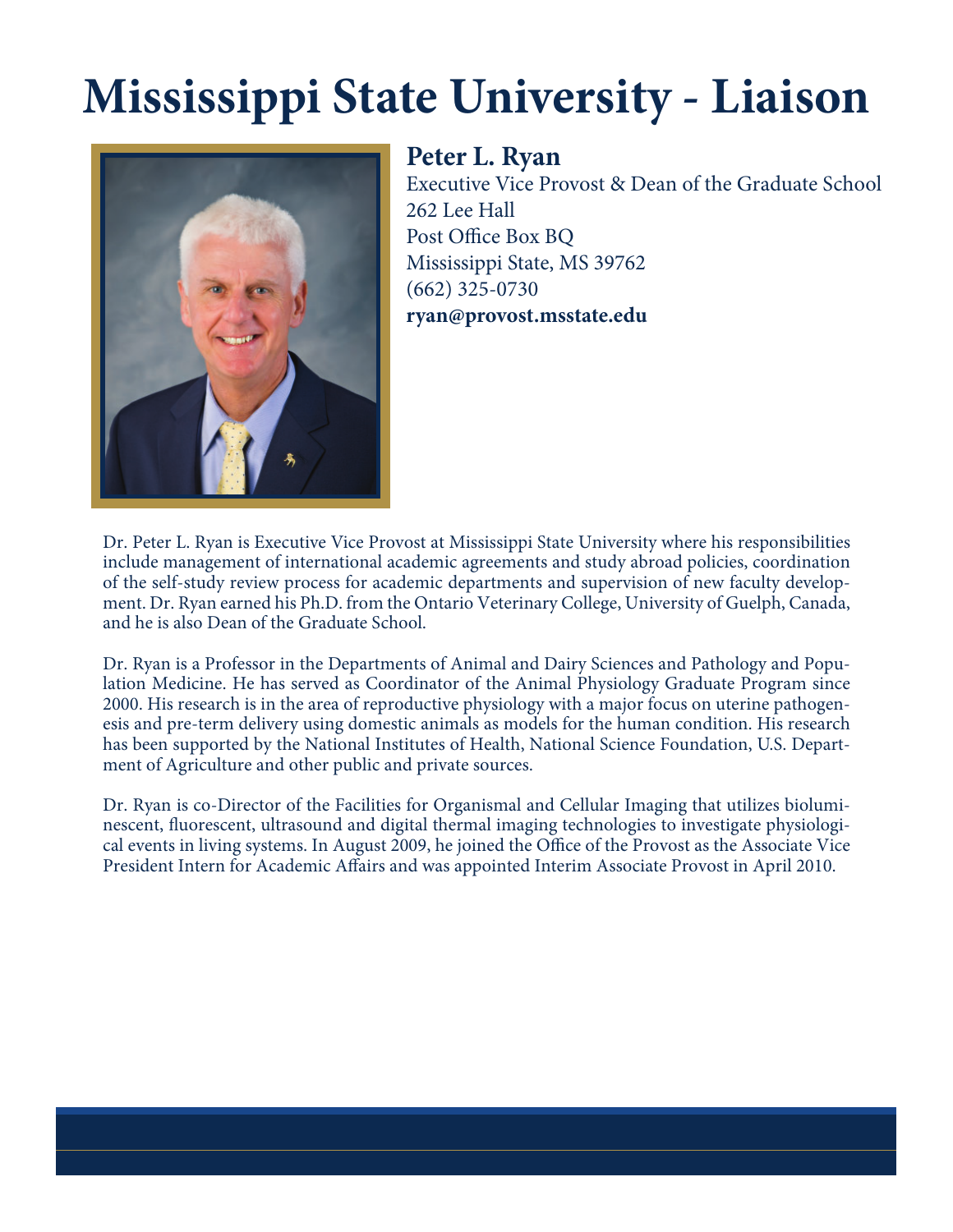# **University of Missouri - Liaison**



#### **Matthew P. Martens**

Senior Vice Provost 114 Jesse Hall Columbia, MO 65211 (573) 882-6597 **martensmp@missouri.edu**

Dr. Matthew P. Martens is Senior Vice Provost at the University of Missouri. In this role, he oversees policies and processes related to academic programs, supervises several units within the Office of the Provost and provides direct assistance to the provost by supporting the review and evaluation of deans, representing the provost in meetings or at events, and triaging meeting requests. Prior administrative appointments include serving as Associate Division Dean and Division Director in the College of Education at Missouri.

He earned a Bachelor of Arts degree from Boston College in 1995, a Master of Arts degree from the University of North Carolina in 1997, and a Ph.D. from the University of Missouri in 2002. His primary research interest is in the area of health psychology, particularly addictive behaviors. He has been either a principal or co-investigator on multiple federally and foundation-funded studies examining the efficacy of brief motivational interventions at reducing at-risk alcohol use and harmful gambling behaviors. Dr. Martens was an SEC ALDP fellow in the 2014-15 cohort.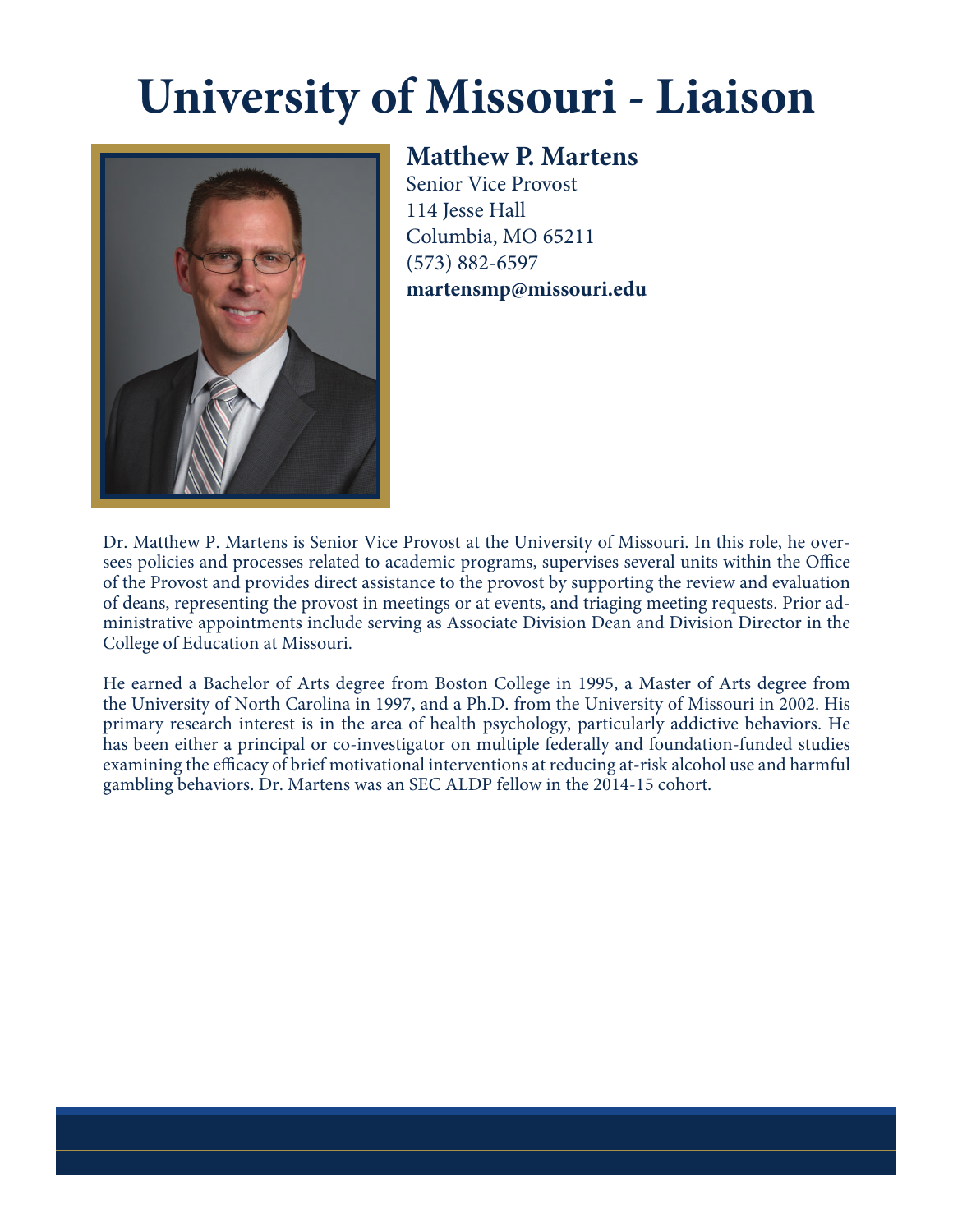### **University of South Carolina - Liaison**



### **Cheryl Addy**

Vice Provost and Dean of Faculty Osborne Administration Building Columbia, SC 29208 (803) 777-2808 **caddy@mailbox.sc.edu**

Dr. Cheryl Addy is Vice Provost and Dean of Faculty at the University of South Carolina. Her responsibilities include oversight of faculty affairs and direction of faculty leadership development opportunities and grant programs. Prior to this appointment, she chaired and served on numerous university committees and councils, including the Graduate Council, Space Reservation Policy Task Force, Carolina Core (general education) Committee, Academic Program Liaisons Committee and Interprofessional Education for the Health Sciences Steering Committee.

Dr. Addy is a Professor of Biostatistics in the Arnold School of Public Health and has served in various administrative positions, including graduate program director and chair at the department level, and most recently, Senior Associate Dean for Academic Affairs at the school level. She has more than 100 publications in peer-reviewed journals, including the American Journal of Preventive Medicine, Journal of the American Public Health Association and Epidemiology. Dr. Addy's more recent activities include several randomized trials to evaluate interventions to increase physical activity behaviors and to improve nutrition behaviors in diverse populations ranging from preschool children to older adults. She is also active within the Association of Schools and Programs of Public Health and is a trained accreditation site visit chair for the Council on Education for Public Health.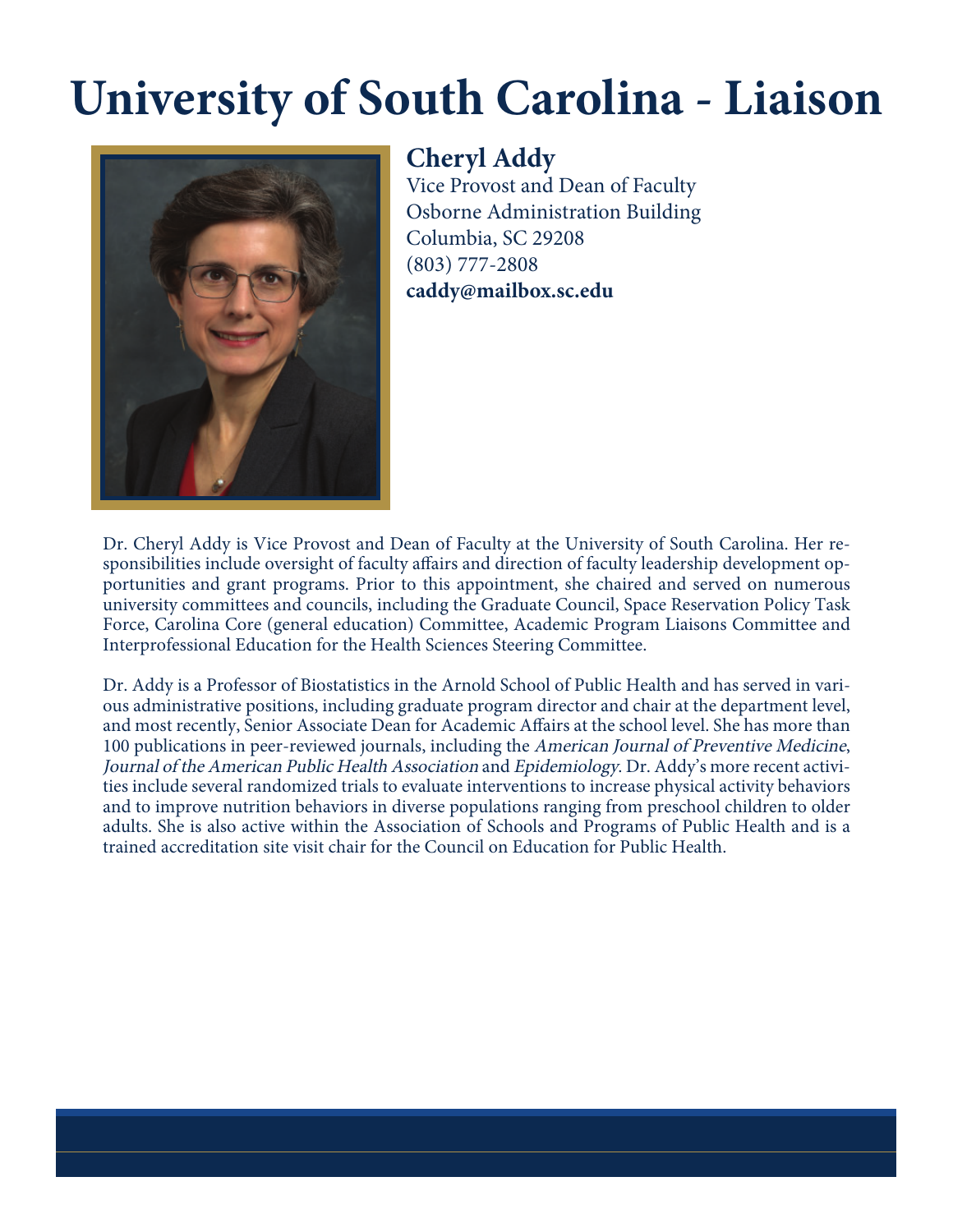# **University of Tennessee - Liaison**



#### **Diane Kelly**

Vice Provost for Faculty Affairs 507 Andy Holt Tower Knoxville, TN 37996 (865) 974-0152 **dianek@utk.edu**

Dr. Diane Kelly is Vice Provost for Faculty Affairs and a Professor at the University of Tennessee where she oversees recruitment, retention, evaluation and professional development of all faculty. Prior to serving in the office of the provost, she was Director at the School of Information Sciences, and she guided the school through creation of a new bachelor's degree in information sciences.

Dr. Kelly earned her Ph.D. from Rutgers University, and she has received several awards for both her research and teaching, including the ASIST Research Award, British Computer Society's IRSG Karen Spärck Jones Award, Best JASIST Paper of the Decade (2000s) and the ASIST/Thomson Reuters Outstanding Information Science Teacher Award. Dr. Kelly is chair-elect of the iSchools organization, past chair of the Association for Computing Machinery's Special Interest Group in Information Retrieval (SIGIR), co-editor in chief of *Foundations and Trends in Information Retrieval* and associate editor of *ACM Transactions on Information Systems*.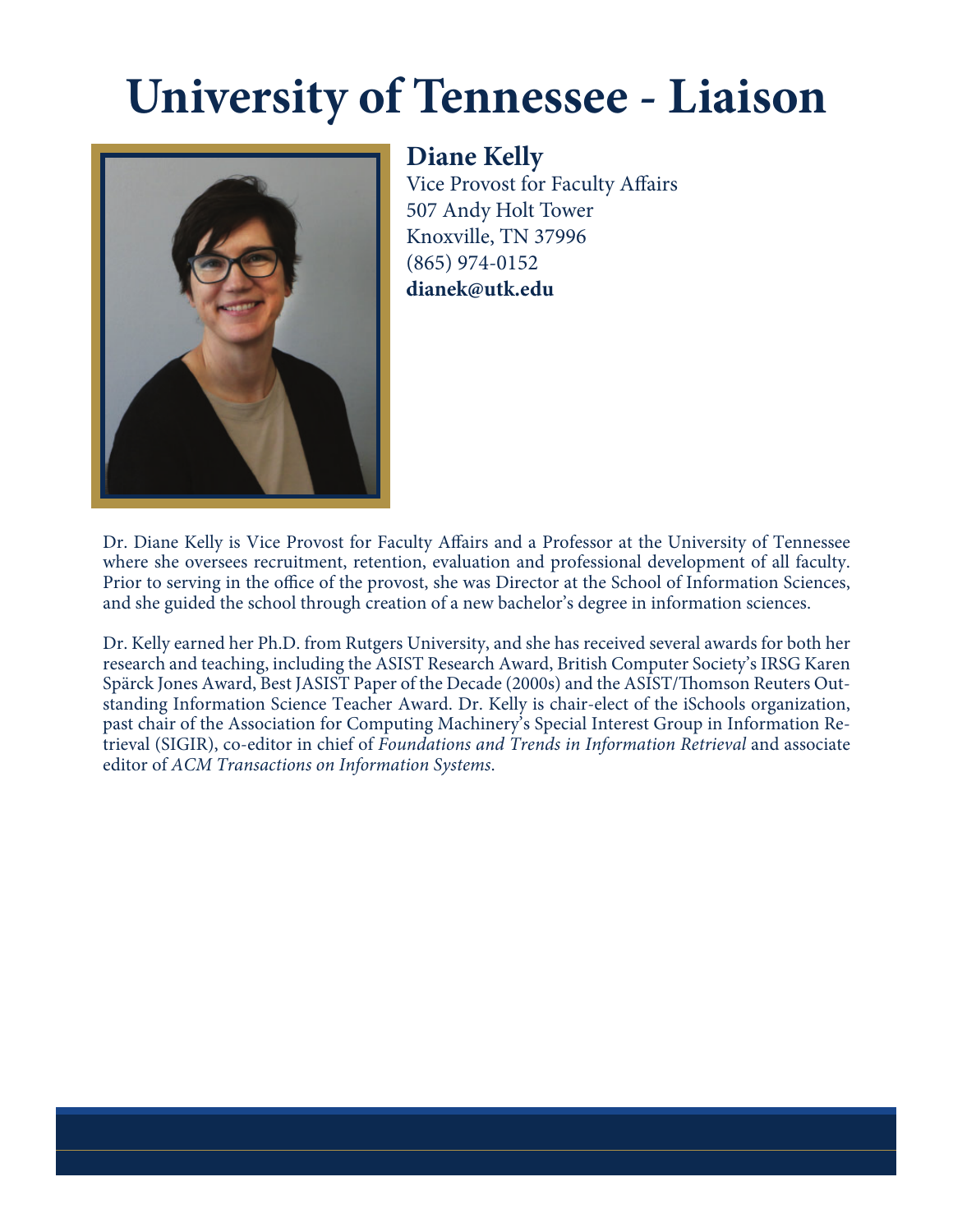# **Texas A&M University - Liaison**



### **Heather Lench**

Senior Associate Vice President for Faculty Affairs 4235 TAMU College Station, TX 77843 (979) 845-4274  **hlench@tamu.edu**

Dr. Heather Lench is Senior Associate Vice President for Faculty Affairs at Texas A&M University, named to the newly created position in March 2022. As the senior associate vice president, she helps support faculty across their careers at the university. She has experience in strategic planning and initiatives, faculty hiring and retention, evaluation processes, mentoring programs, and data informed decision making. Dr. Lench has previoulsy served as department head and associate head, among other administrative roles.

Dr. Lench is a Professor in Psychological and Brain Sciences, and her research focuses on how emotions and intuitions powerfully impact people's thinking and behavior. She has more than 70 publications, and she has received both federal and foundation support. Dr. Lench has been highlighted in outlets including NPR, BBC, and Wired. She received the American Psychological Association New Investigator Award, and she is currently a Society of Personality and Social Psychology fellow. Dr. Lench earned her undergraduate degree from Florida State University, a master's from California State University, Fresno, and a Ph.D. from the University of California, Irvine.